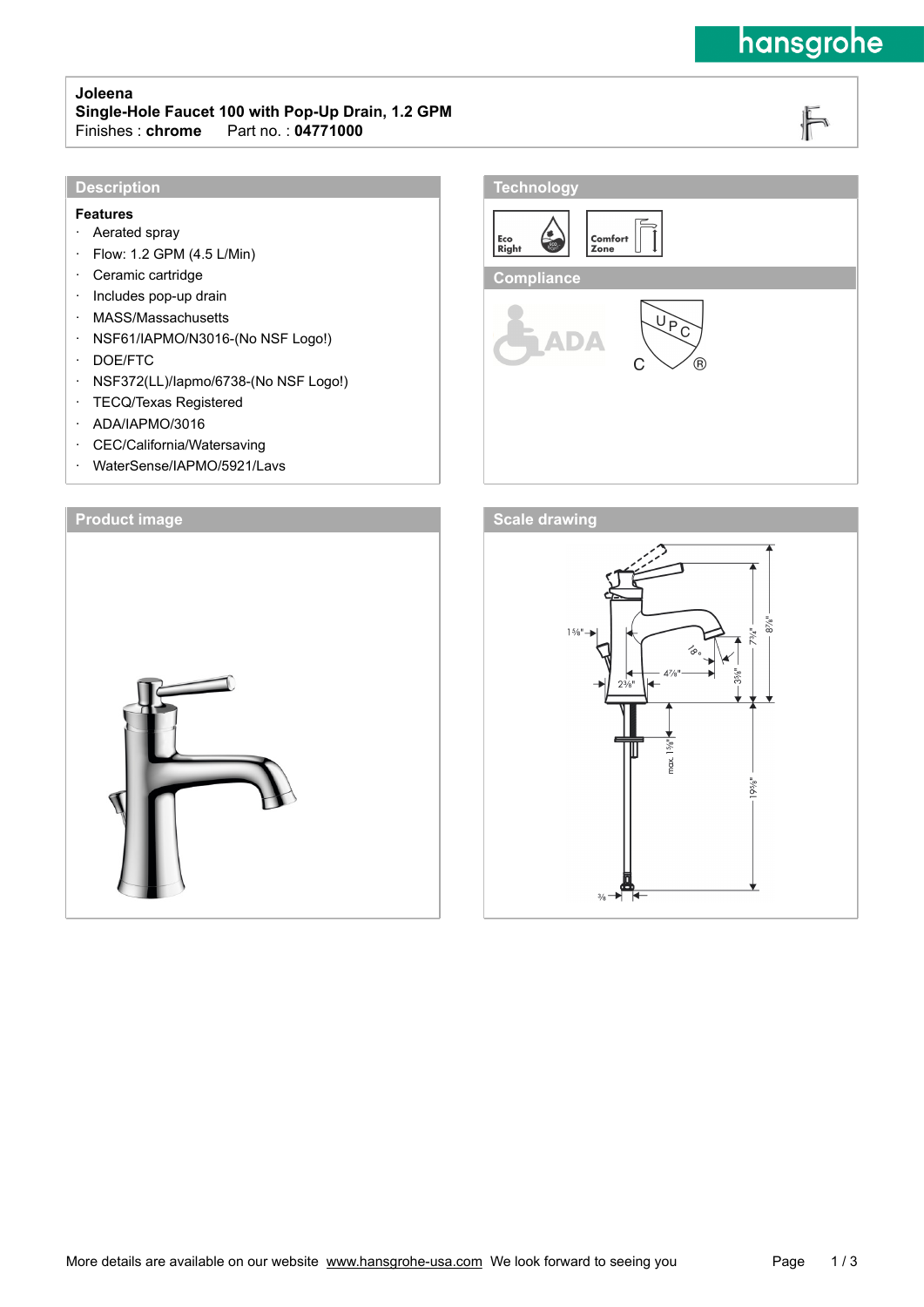## $\Delta$

# 3  $\overline{2}$  $\overline{6}$ 5  $\overline{7}$ 8

### **Joleena Single-Hole Faucet 100 with Pop-Up Drain, 1.2 GPM** Finishes : **chrome**\_\_\_Part no. : **04771000**

**Exploded drawing**

Year of production: **>06/19**

作